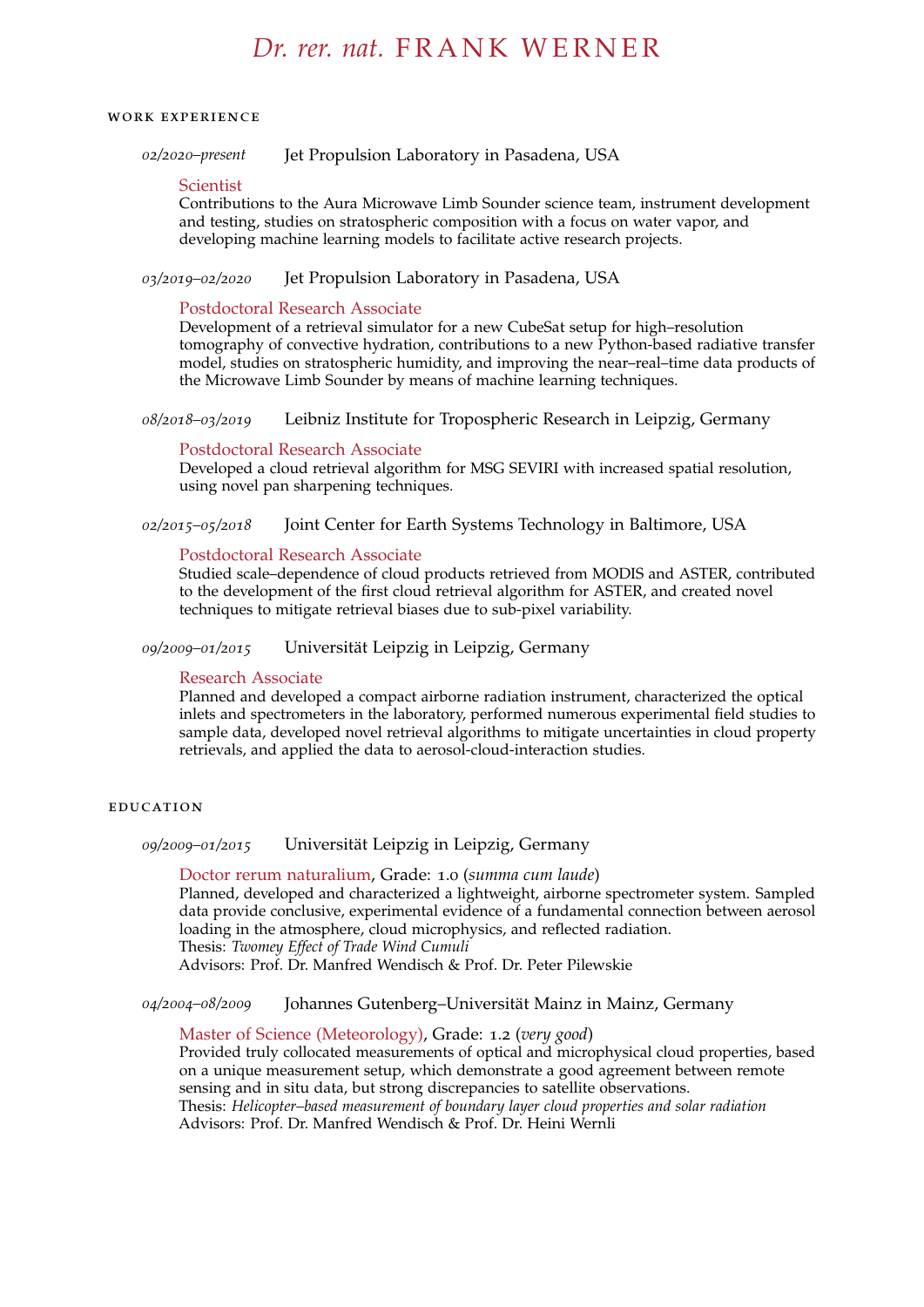*07/2006–06/2007* Uppsala Universitet in Uppsala, Sweden

Student Exchange via Erasmus Programme

Established a connection between the University of Mainz and the University of Uppsala, which to this day allows students from each university to study abroad as part of the Erasmus Programme (European Community Action Scheme for the Mobility of University Students). Attended courses in Theoretical Physics, Atmospheric Dynamics and Swedish language.

*1994–2002* Georg–Christoph–Lichtenberg Gymnasium in Gera, Germany

Abitur (University–entrance Diploma), Grade: 1.7 (*good*) Main courses: Literature, English, Mathematics, and Economics.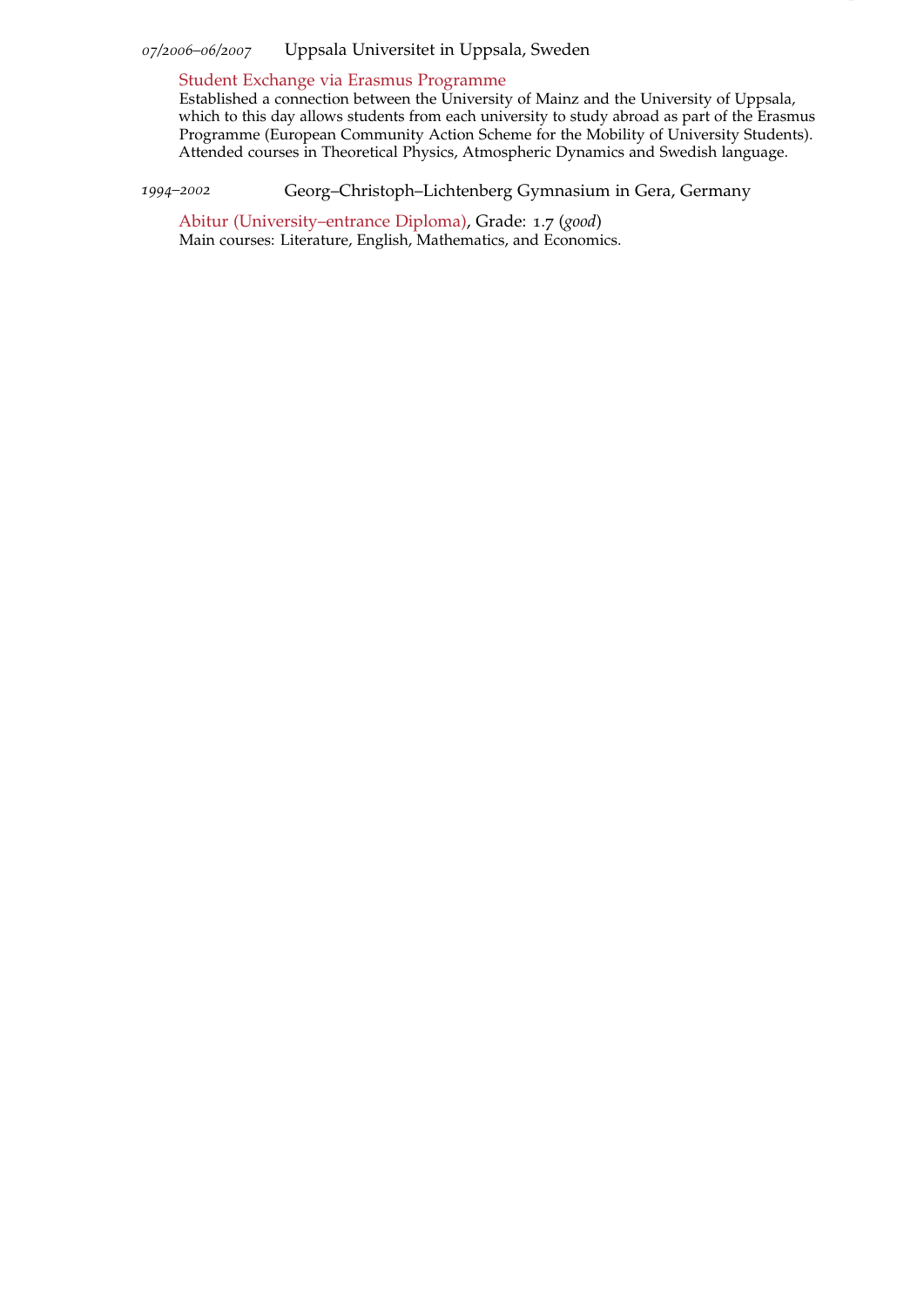## *Dr. rer. nat.* F R A N K W E R N E R

March 3, 2022

#### peer-reviewed publications

#### *2022*

[23] Santee, M. L., Lambert, A., Manney, G. L., Livesey, N. J., Froidevaux, L., Neu, J. L., Schwartz, M. J., Millán, L. F., **Werner, F.**, Read,W. G., Park, M., Fuller, R. A., and Ward, B. M. (2022), Prolonged and pervasive perturbations in the composition of the Southern Hemisphere midlatitude lower stratosphere from the Australian New Year's fires., *Geophys. Res. Lett.*, 49, doi: 10.1029/2021GL096270

#### *2021*

[22] **Werner, F.**, Schwartz, M J., Livesey, N. J., Read, W. G., Santee, M. L., and Wind, G. (2021), Improved cloud detection for the Aura Microwave Limb Sounder: Training an artificial neural network on colocated MLS and Aqua-MODIS data, *Atmos. Meas. Tech.*, 14, 7749–7773, doi: 10.5194/amt-14-7749-2021

[21] Deneke, H., Barrientos-Velasco, C., Bley, S., Hünerbein, A., Lenk, S., Macke, A., Meirink, J. F., Schroedter-Homscheidt, M., Senf, F., Wang, P., **Werner, F.**, and Witthuhn, J. (2021), Increasing the spatial resolution of cloud property retrievals from Meteosat SEVIRI by use of its high-resolution visible channel: implementation and examples, *Atmos. Meas. Tech.*, 14, 5107–5126, doi: 10.5194/amt-14-5107-2021

#### *2020*

[20] Schwartz, M. J., Santee, M. L., Pumphrey, H. C., Manney, G. L., Lambert, A., Livesey, N. J., Millán, L., Neu, J. L., Read, W. G., and **Werner, F.** (2020), Australian new year's pyroCb impact on stratospheric composition., *Geophys. Res. Lett.*, 47, doi: 10.1029/2020GL090831

[19] **Werner, F.**, Schwartz, M J., Livesey, N. J., Read, W. G., and Santee, M. L. (2020), Extreme outliers in lower stratospheric water vapor over North America observed by MLS: Relation to overshooting convection diagnosed from colocated Aqua-MODIS data., *Geophys. Res. Lett.*, 47, doi: 10.1029/2020GL090131

[18] **Werner, F.**, and Deneke, H. (2020), Increasing the spatial resolution of cloud property retrievals from Meteosat SEVIRI by use of its high-resolution visible channel: evaluation of candidate approaches with MODIS observations, *Atmos. Meas. Tech.*, 13, 1089–1111, doi: 10.5194/amt-13-1089- 2020

#### *2018*

[17] Grosvenor, D. P., Souderval, O., Zuidema, P., Ackerman, A. S., Alexandrov, M. D., Cairns, B., Chiu, C., Christensen, M., Feingold, G. , Hunerbein, A., Knist, C., McCoy, D. , Merk, D., Painemal, D., Rosenfeld, D., Russchenberg, H., Sinclair, K., van Diedenhoven, B., **Werner, F.**, Wood, R., Zhang, Z., and Quaas, J. (2018), Remote sensing of droplet number concentration in warm clouds: A review of the current state of knowledge and perspectives, *Rev. Geophys.*, 56, 409–453, doi: 10.1029/2017RG000593

[16] Miller, D. J., Zhang, Z., Platnick, S., Ackerman, A. S., **Werner, F.**, Cornet, C., and Knobelspiesse, K. (2018), Comparisons of bispectral and polarimetric retrievals of marine boundary layer cloud microphysics: case studies using a LES–satellite retrieval simulator, *Atmos. Meas. Tech.*, 11, 3689—3715, doi: 10.5194/amt-11-3689-2018

[15] **Werner, F.**, Zhang, Z., Wind, G., Miller, D. J., and Platnick, S. (2018), Improving cloud optical property retrievals for partly cloudy pixels using coincident higher–resolution single band measurements: A feasibility study using ASTER observations, *J. Geophys. Res.*, 123, 12253—12276, doi: 10.1029/2018JD028902

[14] **Werner, F.**, Zhang, Z., Wind, G., Miller, D. J., and Platnick, S. (2018), Quantifying the impacts of subpixel reflectance variability on cloud optical thickness and effective radius retrievals based on high–resolution ASTER observations, *J. Geophys. Res.*, *123*, 1–20, doi: 10.1002/2017JD027916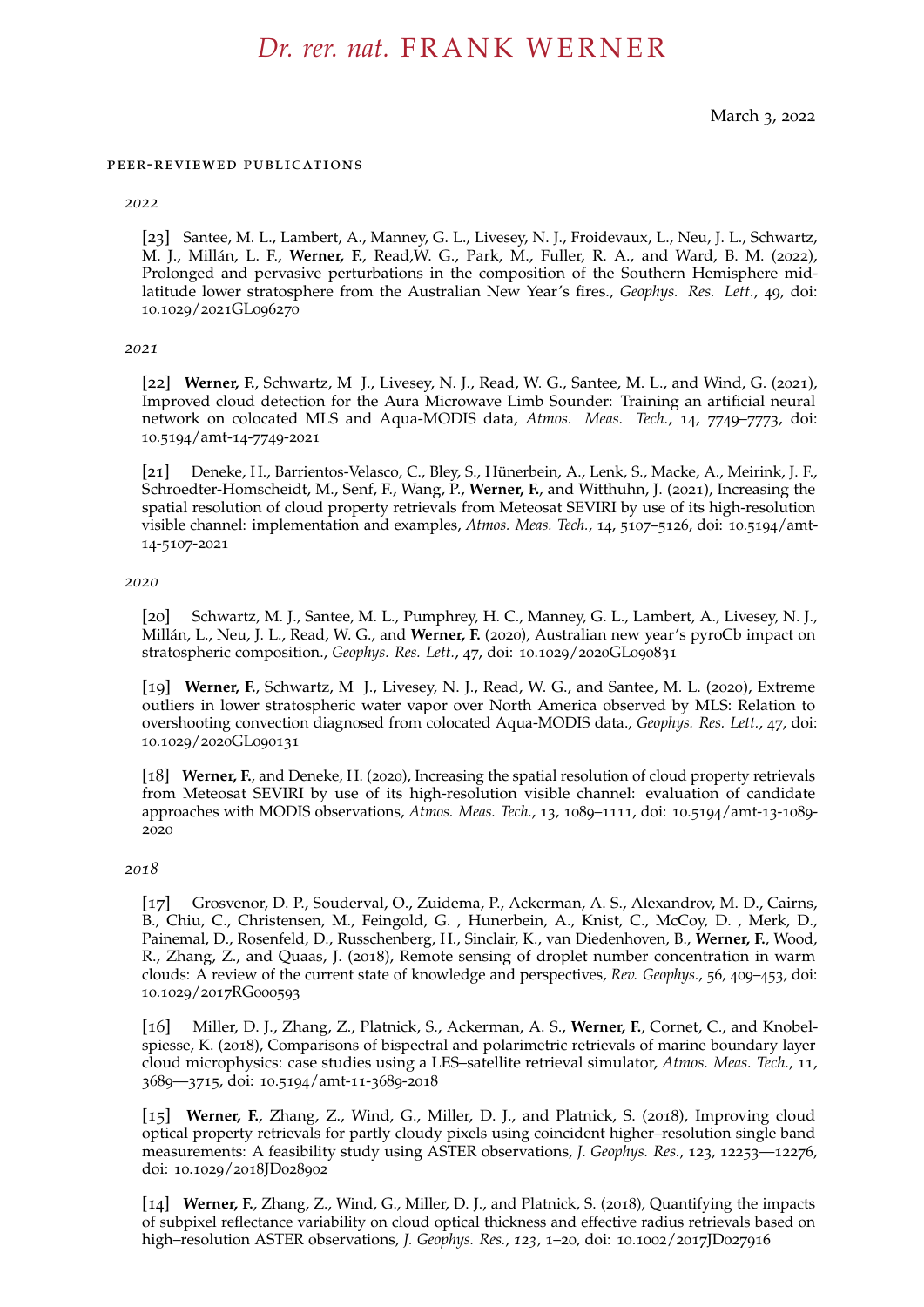[13] Schäfer, M., Bierwirth, E., Ehrlich, A., Jäkel, E., **Werner, F.**, and Wendisch, M. (2017), Directional, horizontal inhomogeneities of cloud optical thickness fields retrieved from ground– based and airborne spectral imaging, *Atmos. Chem. Phys.*, 17, 2359–2372, doi: 10.5194/acp-17-2359- 2017

[12] Krisna, T. C., Wendisch, M., Ehrlich, A., Jäkel, E., **Werner, F.**, Weigel, R., Borrmann, S., Mahnke, C., Pöschl, U., Meinrat, O. A., Voigt, C., and Machado, L. A. T. (2017), Comparing airborne and satellite retrievals of cloud optical thickness and particle effective radius using a spectral radiance ratio technique: two case studies for cirrus and deep convective clouds, *Atmos. Chem. Phys.*, 18, 4439–4462, doi: 10.5194/acp-18-4439-2018

[11] Voigt, C., Schumann, U., Minikin, A., Abdelmonem, A., Afchine, A., Borrmann, S., Boettcher, M., Buchholz, B., Bugliaro, L., Costa, A., Curtius, J., Dollner, M., Dörnbrack, A., Dreiling, V., Ebert, V., Ehrlich, A., Fix, A., Forster, L., Frank, F., Fütterer, D., Giez, A., Graf, K., Grooß, J.- U., Groß, S., Heimerl, K., Heinold, B., Hüneke, T., Järvinen, E., Jurkat, T., Kaufmann, S., Kenntner, M., Klingebiel, M., Klimach, T., Kohl, R., Krämer, M., Krisna, T. C., Luebke, A., Mayer, B., Mertes, S., Molleker, S., Petzold, A., Pfeilsticker, K., Port, M., Rapp, M., Reutter, P., Rolf, C., Rose, D., Sauer, D., Schäfler, A., Schlage, R., Schnaiter, M., Schneider, J., Spelten, N., Spichtinger, P., Stock, P., Walser, A., Weigel, R., Weinzierl, B., Wendisch, M., **Werner, F.**, Wernli, H., Wirth, M., Zahn, A., Ziereis, H., and Zöger, M. (2017), ML—CIRRUS – The airborne experiment on natural cirrus and contrail cirrus with the high–altitude long–range research aircraft HALO, *Bull. Amer. Meteor. Soc.*, 98, 271–288, doi: 10.1175/BAMS-D-15-00213.1

[10] Wolf, K., Ehrlich, A., Hüneke, T., Pfeilsticker, K., **Werner, F.**, Wirth, M., and Wendisch, M. (2017), Potential of remote sensing of cirrus optical thickness by airborne spectral radiance measurements in different viewing angles and nadir geometry, *Atmos. Chem. Phys.*, 17, 4283–4303, doi: 10.5194/acp-17-4283-2017

## *2016*

[9] Finger, F., **Werner, F.**, Klingebiel, M., Ehrlich, A., Jäkel, E., Voigt, M., Borrmann, S., Spichtinger, P., and Wendisch, M. (2016), Spectral optical layer properties of cirrus from collocated airborne measurements – a feasibility study, *Atmos. Chem. Phys.*, 16, 7681–7693, doi: 10.5194/acp-16-7681-2016

[8] Wendisch, M., Pöschl, U., Andreae, M. O., Machado, L. A. T., Albrecht, R., Schlager, H., Rosenfeld, D., Martin, S. T., Abdelmonem, A., Afchine, A., C. Araùjo, A. C., Artaxo, P., Aufmhoff, H., Barbosa, H. M. J., Borrmann, S., Braga, R., Buchholz, B., Cecchini, M. A., Costa, A., Curtius, J., Dollner, M., Dorf, M., Dreiling, V., Ebert, V., Ehrlich, A., Ewald, F., Fisch, G., Fix, A., Frank, F., Fütterer, D., Heckl, C., Heidelberg, F., Hüneke, T., Jäkel, E., Järvinen, E., Jurkat, T., Kanter, S., Kästner, U., Kenntner, M., Kesselmeier, J., Klimach, T., Knecht, M., Kohl, R., Kölling, T., Krämer, M., Krüger, M., Krisna, T. C., Lavric, J. V., Longo, K., Mahnke, C., Manzi, A. O., Mayer, B., Mertes, S., Minikin, A., Molleker, S., Münch, S., Nillius, B., Pfeilsticker, K., Pöhlker, C., Roiger, A., Rose, D., Rosenow, D., Sauer, D., Schnaiter, M., Schneider, J., Schulz, C., de Souza, R. A. F., Spanu, A., Stock, P., Vila, D., Voigt, C., Walser, A., Walter, D., Weigel, R., Weinzierl, B., **Werner, F.**, Yamasoe, M. A., Ziereis, H., Zinner, T., and Zöger, M. (2016), The ACRIDICON–CHUVA campaign: Studying tropical deep convective clouds and precipitation over Amazonia using the new German research aircraft HALO, *Bull. Amer. Meteor. Soc.*, 97, 1885–1908, doi: 10.1175/BAMS-D-14-00255.1

[7] **Werner, F.**, Wind, G., Zhang, Z., Platnick, S., Di Girolamo, L., Zhao, G., Amarasinghe, N., and Meyer, K. (2016), Marine boundary layer cloud property retrievals from high–resolution ASTER observations: case studies and comparison with Terra MODIS, *Atmos. Meas. Tech.*, 9, 5869–5894, doi: 10.5194/amt-9-5869-2016

[6] Zhang, Z., **Werner, F.**, Cho, H.-M., Wind, G., Platnick, S., Ackerman, A. S., Girolamo, L. D., Marshak, A., and Meyer, K. (2016), A framework based on 2–D Taylor expansion for quantifying the impacts of subpixel reflectance variance and covariance on cloud optical thickness and effective radius retrievals based on the bispectral method, *J. Geophys. Res.*, 121, 7007–7025, doi: 10.1002/2016JD024837

#### *2015*

[5] Wehner, B., **Werner, F.**, Ditas, F., Shaw, R. A., Kulmala, M., and Siebert, H. (2015), Observations of new particle formation in enhanced UV irradiance zones near cumulus clouds, *Atmos. Chem. Phys.*, 15, 11701–11711, doi: 10.1002/jgrd.50334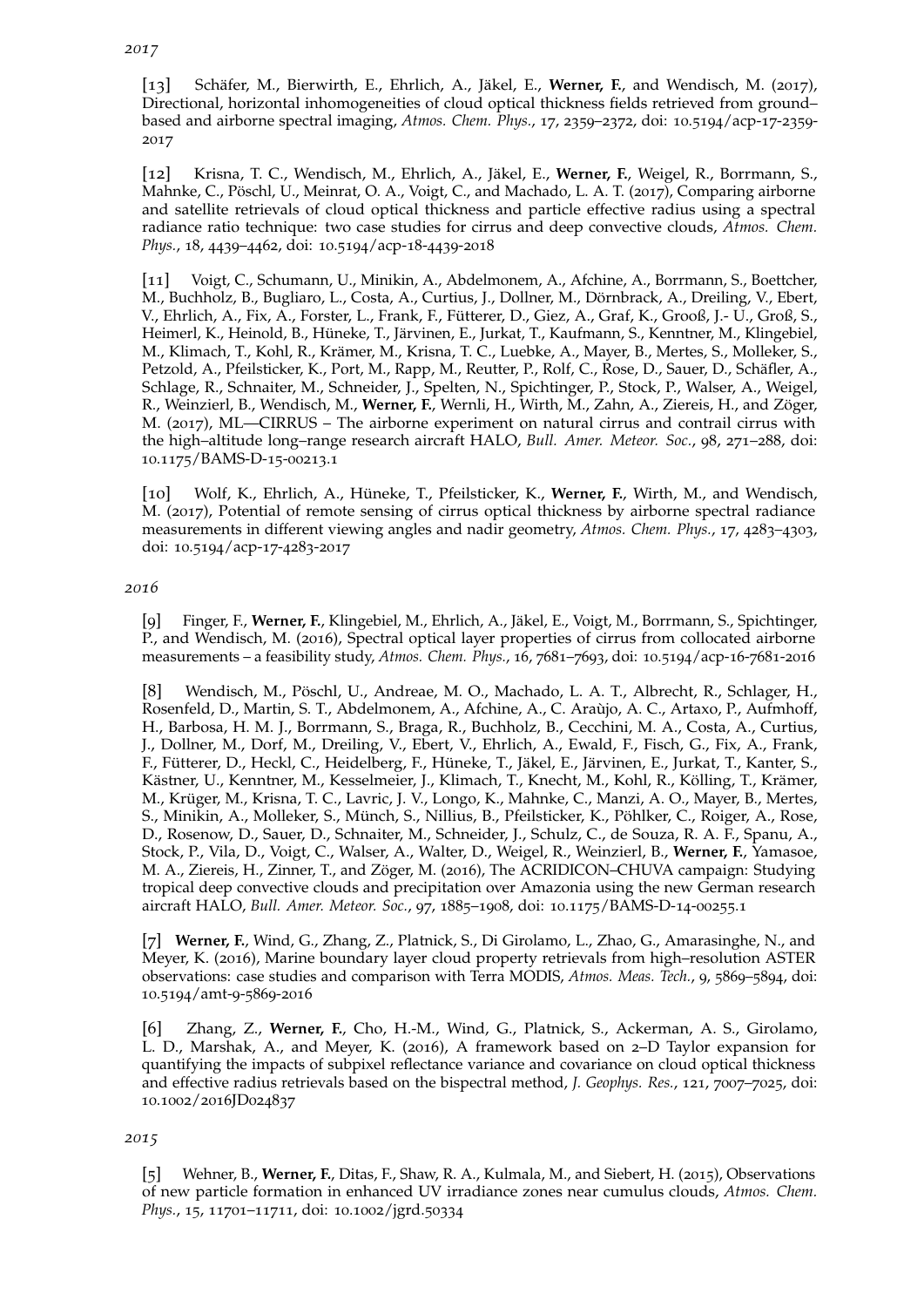## *2014*

[4] **Werner, F.**, F. Ditas, H. Siebert, M. Simmel, B. Wehner, P. Pilewskie, T. Schmeissner, R. A. Shaw, S. Hartmann, H. Wex, G. C. Roberts, and M. Wendisch (2014), Twomey effect observed from collocated microphysical and remote sensing measurements over shallow cumulus, *J. Geophys. Res.*, 119, 1534–1545, doi: 10.5194/acp-15- 11701-2015

#### *2013*

[3] Siebert, H., Bethke, J., Bierwirth, E., Conrath, T., Dieckmann, K., Ditas, F., Ehrlich, A., Farrell, D., Hartmann, S., Izaguirre, M. A., Katzwinkel, J., Nuijens, L., Roberts, G., Schäfer, M., Shaw, R. A., Schmeissner, T., Serikov, I., Stevens, B., Stratmann, F., Wehner, B., Wendisch, M., **Werner, F.**, and Wex, H. (2013), The fine-scale structure of the trade wind cumuli over Barbados – an introduction to the CARRIBA project, *Atmos. Chem. Phys.*, 13, 10061–10077, doi: 10.5194/acp-13-10061-2013

[2] **Werner, F.**, H. Siebert, P. Pilewskie, T. Schmeissner, R. A. Shaw, and M. Wendisch (2013), New airborne retrieval approach for trade wind cumulus properties under overlying cirrus, *J. Geophys. Res.*, 118, 3634–3649, doi: 10.1002/jgrd.50334

## *2010*

[1] **Henrich**<sup>∗</sup> **, F.**, Siebert, H., Jäkel, E., Shaw, R. A., and Wendisch, M. (2010), Collocated measurements of boundary layer cloud microphysical and radiative properties: A feasibility study, *J. Geophys. Res.*, 115, D24214, doi: 10.1029/2010JD013930

#### other publications

#### *2012*

[1] Wendisch, M. and Yang, P. (2012), Theory of Atmospheric Radiative Transfer - A Comprehensive Introduction, *Wiley-VCH Verlag GmbH & Co. KGaA, Weinheim, Germany*, ISBN: 978-3-527-40836-8

#### presentations

#### *2021*

[18] **Werner, F.**, Schwartz, M J., Livesey, N. J., Read, W. G., Santee, M. L., and Milán, L. V. (05/2021), Training an artificial neural network to improve the near-real-time retrieval products derived from observations of the Microwave Limb Sounder, *Talk at the Limb Workshop 2021*, Pasadena, USA

#### *2020*

[17] **Werner, F.**, Schwartz, M J., Livesey, N. J., Read, W. G., and Santee, M. L. (12/2020), Extreme outliers in lower stratospheric water vapor over North America observed by MLS: Relation to overshooting convection diagnosed from colocated Aqua-MODIS data, *Talk at the Virtual Fall Meeting of the American Geophysical Union*, Pasadena, USA

#### *2018*

[16] **Werner, F.** (09/2018), Improving cloud optical property retrievals using coincident higherresolution band measurements, *Talk at the Atmospheric Chemistry, Dynamics and Radiation Seminar Series*, Pasadena, USA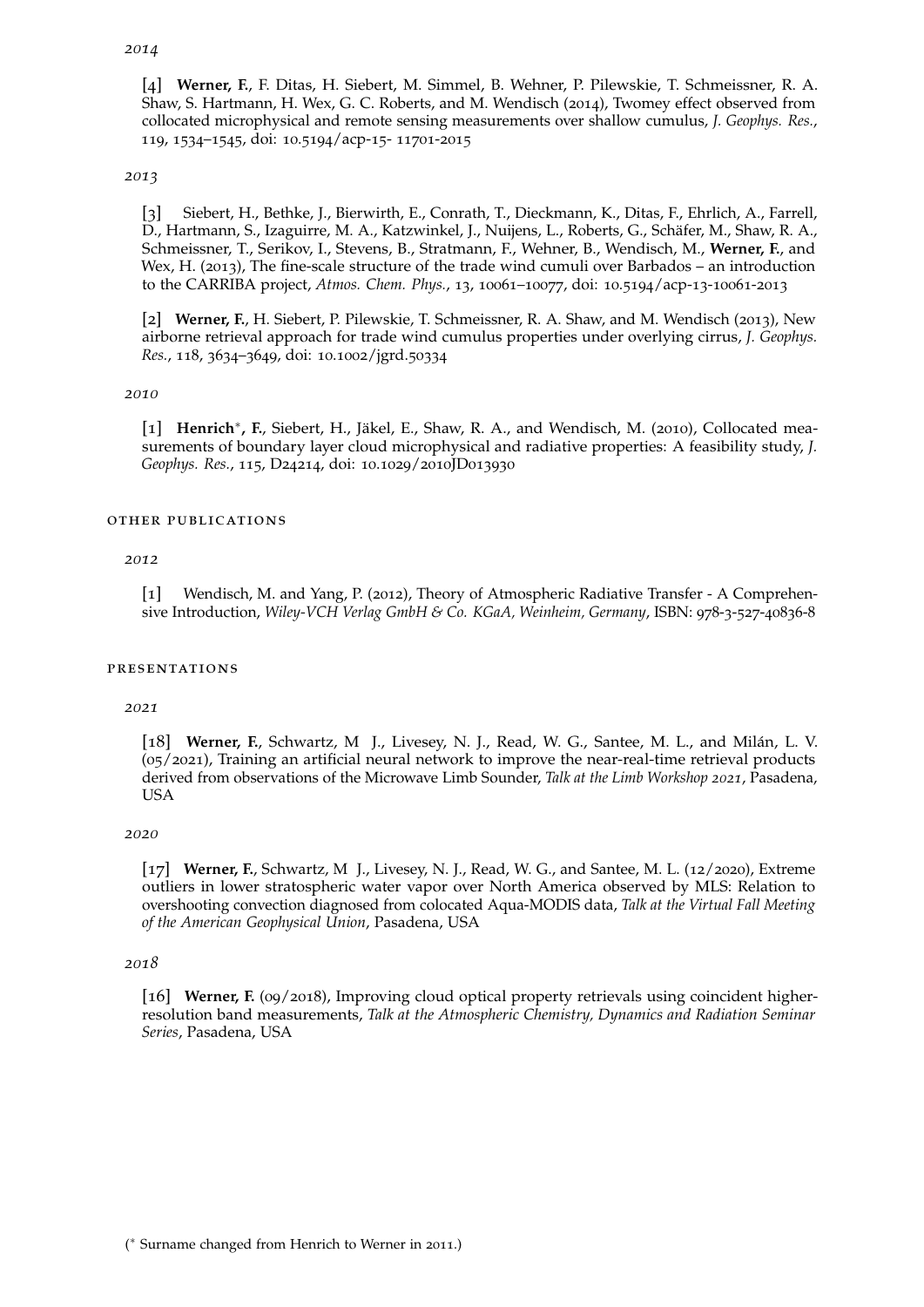[15] **Werner, F.**, Wind, G., Zhang, Z., Platnick, S., and Meyer, K. (12/2017), Partially cloudy retrievals: Case studies with high-resolution ASTER data and applicability to MODIS observations, *Poster at the Fall Meeting of the American Geophysical Union*, New Orleans, USA

[14] **Werner, F.**, Wind, G., and Zhang, Z. (06/2017), Cloud property retrievals for partially cloudy pixels: Case studies with high-resolution ASTER data for future MODIS applications, *Poster at the NASA AeroCenter Meeting*, Greenbelt, USA

[13] **Werner, F.**, Zhang, Z., Wind, G., Platnick, S., Cho, H.-M., and Di Girolamo, L. (01/2017), Quantifying the impact of subpixel reflectance variability on cloud property retrievals using high– resolution ASTER observations, *Talk at the NASA Climate and Radiation Laboratory Seminar Series*, Greenbelt, USA

## *2016*

[12] **Werner, F.**, Wind, G., Zhang, Z., Platnick, S., Di Girolamo, L., Zhao, G., Amarasinghe, N., and Meyer, K. (12/2016), Quantifying the impact of subpixel reflectance variability on cloud property retrievals from high–resolution ASTER observations, *Poster at the Fall Meeting of the American Geophysical Union*, San Francisco, USA

[11] **Werner, F.**, Wind, G., Zhang, Z., Platnick, S., Di Girolamo, L., Zhao, G., Amarasinghe, N., and Meyer, K. (06/2016), Marine boundary layer cloud property retrievals from high–resolution ASTER observations: Case studies and comparison with Terra–MODIS, *Poster at NASA's 2016 MODIS Science Team Meeting*, Silver Spring, USA

## *2015*

[10] **Werner, F.**, Wind, G., Zhang, Z., Platnick, S., Di Girolamo, L., Zhao, G., Amarasinghe, N., and Meyer, K. (12/2015), The resolution–dependence of satellite–based cloud retrievals: First results from ASTER and MODIS observations, *Poster at the Fall Meeting of the American Geophysical Union*, San Francisco, USA

[9] **Werner, F.**, Wind, G., and Zhang, Z. (05/2015), Comparing retrieval products of MODIS and ASTER: First results, *Poster at NASA's 2015 MODIS Science Team Meeting*, Silver Spring, USA

#### *2014*

[8] **Werner, F.**, Schmeissner, T., Shaw, R. A., Siebert, H., and Wendisch, M. (06/2014), Analyzing inhomogeneity of trade wind cumuli from collocated radiation and microphysical observations, *Poster at the Annual Meeting of the American Meteorological Society*, Boston, USA

[7] **Werner, F.**, Ditas, F., Siebert, H., Simmel, M., Wehner, B., Pilewskie, P., Schmeissner, T., Shaw, R. A., Hartmann, S., Wex, H., Roberts, G. C., and Wendisch, M. (06/2014), Twomey effect observed from collocated microphysical and remote sensing measurements over shallow cumulus, *Talk at the Annual Meeting of the American Meteorological Society*, Boston, USA

#### *2012*

[6] **Werner, F.** (12/2012), Aerosol and radiative effects of shallow cumulus clouds, *Talk at the Leibniz Institute for Tropospheric Research*, Leipzig, Germany

[5] **Werner, F.**, Siebert, H., Pilewski, P., and Wendisch, M. (08/2012), New helicopter–borne retrieval of trade wind cumuli properties underneath cirrus, *Talk at the International Radiation Symposium*, Berlin, Germany

[4] **Werner, F.**, Siebert, H., Ditas, F., Macke, A., and Wendisch, M. (08/2012), New helicopter–borne retrieval of trade wind cumuli under cirrus and verification of indirect aerosol effect, *Poster at the International Conference on Clouds and Precipitations*, Leipzig, Germany

#### *2011*

[3] **Werner, F.** (10/2011), Radiation measurements and microphysical retrievals of trade wind cumuli, *Talk at the Leibniz Institute for Tropospheric Research*, Leipzig, Germany